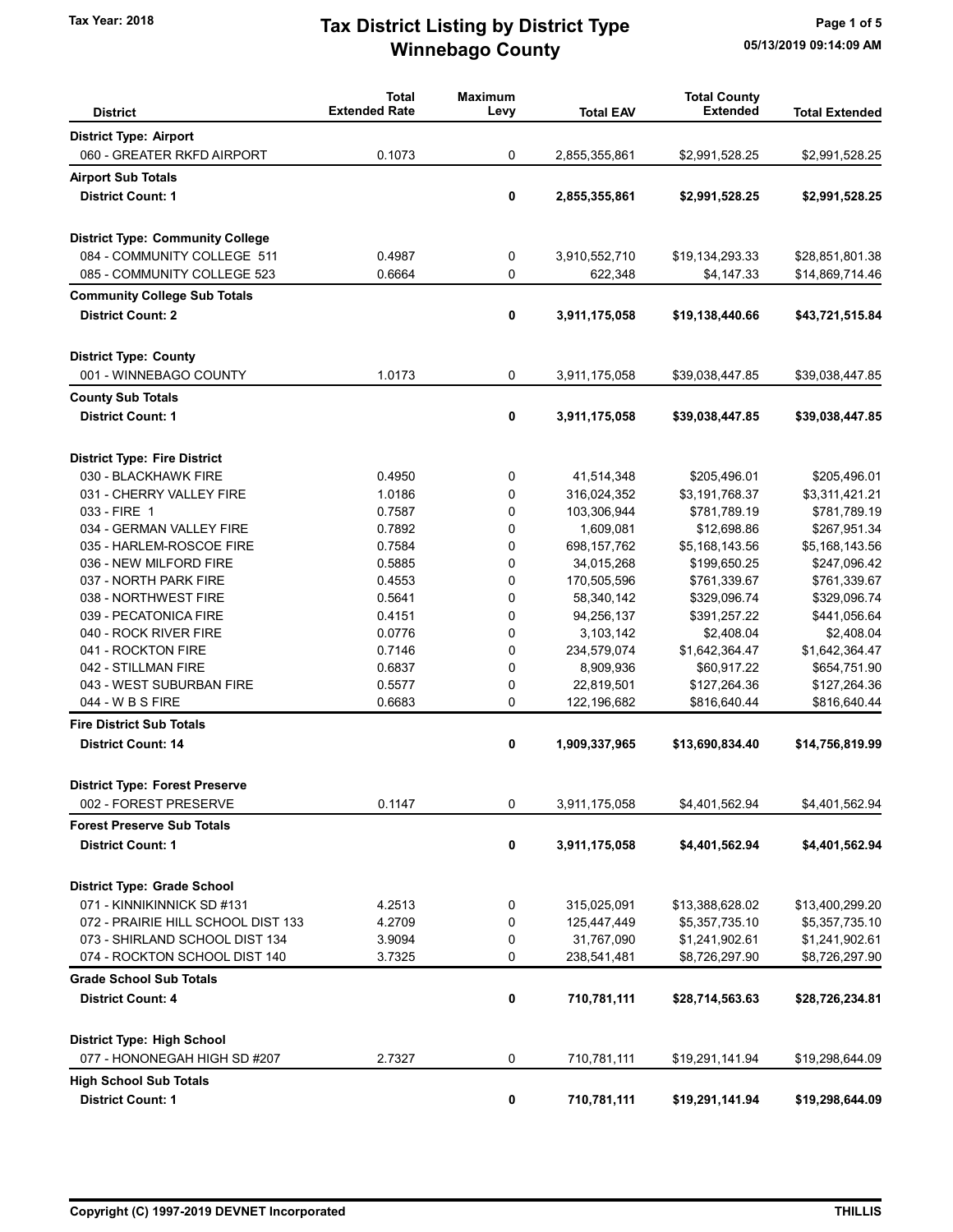## Winnebago County Tax Year: 2018 **Tax District Listing by District Type** Page 2 of 5

| <b>District</b>                                   | <b>Total</b><br><b>Extended Rate</b> | <b>Maximum</b><br>Levy | <b>Total EAV</b> | <b>Total County</b><br><b>Extended</b> | <b>Total Extended</b> |
|---------------------------------------------------|--------------------------------------|------------------------|------------------|----------------------------------------|-----------------------|
| <b>District Type: Libraries</b>                   |                                      |                        |                  |                                        |                       |
| 061 - SOUTH BELOIT CITY LIBRARY                   | 0.2071                               | 0                      | 115,587,105      | \$237,173.11                           | \$237,173.11          |
| <b>Libraries Sub Totals</b>                       |                                      |                        |                  |                                        |                       |
| <b>District Count: 1</b>                          |                                      | 0                      | 115,587,105      | \$237,173.11                           | \$237,173.11          |
|                                                   |                                      |                        |                  |                                        |                       |
| <b>District Type: Library District</b>            |                                      |                        |                  |                                        |                       |
| 054 - CHERRY VALLEY LIBRARY                       | 0.3908                               | 0                      | 258,314,482      | \$998,684.28                           | \$1,045,938.22        |
| 055 - NORTH SUBURBAN LIBRARY                      | 0.2996                               | 0                      | 1,210,960,306    | \$3,515,918.09                         | \$3,653,036.10        |
| 056 - PECATONICA LIBRARY                          | 0.1940                               | 0                      | 89,632,146       | \$173,886.37                           | \$199,135.82          |
| 057 - TALCOTT FREE LIBRARY                        | 0.2113                               | 0                      | 203,926,683      | \$420,862.08                           | \$420,862.08          |
| 058 - WINNEBAGO LIBRARY                           | 0.2115                               | 0                      | 147,797,753      | \$312,592.25                           | \$312,592.25          |
| 059 - ROCKFORD CITY LIBRARY                       | 0.4890                               | 0                      | 1,537,100,618    | \$7,382,188.18                         | \$7,382,784.41        |
| <b>Library District Sub Totals</b>                |                                      |                        |                  |                                        |                       |
| <b>District Count: 6</b>                          |                                      | 0                      | 3,447,731,988    | \$12,804,131.25                        | \$13,014,348.88       |
| District Type: Multi-Township Dist                |                                      |                        |                  |                                        |                       |
| 101 - BU/HA/SH MULTI TOWNSHIP                     | 0.0424                               | 0                      | 64,693,176       | \$27,429.91                            | \$27,429.91           |
| 102 - DU/LA MULTI TOWNSHIP                        | 0.0407                               | 0                      | 72,185,891       | \$29,272.34                            | \$29,272.34           |
| 124 - PE/SE MULTI TOWNSHIP                        | 0.0542                               | 0                      | 94,573,321       | \$51,258.74                            | \$51,258.74           |
| <b>Multi-Township Dist Sub Totals</b>             |                                      |                        |                  |                                        |                       |
| <b>District Count: 3</b>                          |                                      | 0                      | 231,452,388      | \$107,960.99                           | \$107,960.99          |
|                                                   |                                      |                        |                  |                                        |                       |
| <b>District Type: Municipality</b>                |                                      |                        |                  |                                        |                       |
| 017 - CHERRY VALLEY VILLAGE                       | 0.0000                               | 0                      | 74,210,846       | \$0.00                                 | \$0.00                |
| 018 - DURAND VILLAGE                              | 0.3270                               | 0                      | 16,568,711       | \$53,317.43                            | \$53,317.43           |
| 019 - LOVES PARK CITY                             | 0.0000                               | 0                      | 348,874,552      | \$0.00                                 | \$0.00                |
| 020 - MACHESNEY PARK VILLAGE                      | 0.0000                               | 0                      | 346,428,570      | \$0.00                                 | \$0.00                |
| 021 - NEW MILFORD VILLAGE                         | 0.0000                               | 0                      | 8,703,305        | \$0.00                                 | \$0.00                |
| 022 - PECATONICA VILLAGE                          | 0.7112                               | 0                      | 26,820,393       | \$190,746.65                           | \$190,746.65          |
| 023 - ROCKFORD CITY                               | 3.1194                               | 0                      | 1,537,100,618    | \$47,092,020.03                        | \$47,095,823.50       |
| 024 - ROCKTON VILLAGE                             | 0.6546                               | 0                      | 159,568,882      | \$1,013,449.82                         | \$1,013,449.82        |
| 025 - ROSCOE VILLAGE                              | 0.6603                               | 0                      | 212,979,894      | \$1,405,679.74                         | \$1,405,679.74        |
| 026 - SOUTH BELOIT CITY                           | 1.1260                               | 0                      | 115,587,105      | \$1,289,507.12                         | \$1,289,507.12        |
| 027 - WINNEBAGO VILLAGE                           | 0.9089                               | 0                      | 47,548,879       | \$432,171.74                           | \$432,171.74          |
| <b>Municipality Sub Totals</b>                    |                                      |                        |                  |                                        |                       |
| <b>District Count: 11</b>                         |                                      | 0                      | 2,894,391,755    | \$51,476,892.53                        | \$51,480,696.00       |
| <b>District Type: Park District</b>               |                                      |                        |                  |                                        |                       |
| 046 - ROCKFORD PARK DISTRICT                      | 1.0963                               | 0                      | 2,211,196,333    | \$23,749,828.60                        | \$24,141,718.94       |
| 047 - SUMNER PARK                                 | 0.1450                               | 0                      | 77,634,823       | \$112,570.49                           | \$112,570.49          |
| 048 - WINNEBAGO PARK DISTRICT                     | 0.1298                               | 0                      | 96,478,624       | \$125,229.25                           | \$125,229.25          |
| 049 - SEWARD PARK DISTRICT                        | 0.1530                               | 0                      | 17,601,690       | \$26,930.59                            | \$26,930.59           |
| <b>Park District Sub Totals</b>                   |                                      |                        |                  |                                        |                       |
| <b>District Count: 4</b>                          |                                      | 0                      | 2,402,911,470    | \$24,014,558.93                        | \$24,406,449.27       |
|                                                   |                                      |                        |                  |                                        |                       |
| <b>District Type: Road District</b>               |                                      |                        |                  |                                        |                       |
| 110 - BURRITT TWSP ROAD                           | 0.1990                               | 0                      | 26,459,064       | \$52,653.54                            | \$52,653.54           |
| 111 - CHERRY VALLEY TWSP ROAD                     | 0.2721                               | 0                      | 274,488,041      | \$739,688.46                           | \$739,688.46          |
| 112 - DURAND TWSP ROAD                            | 0.2870                               | 0                      | 38,127,697       | \$108,669.70                           | \$108,669.70          |
| 113 - HARLEM TWSP ROAD                            | 0.0475                               | 0                      | 618,027,593      | \$277,132.93                           | \$277,132.93          |
| 114 - HARRISON TWSP ROAD                          | 0.2067                               | 0                      | 14,635,564       | \$30,251.71                            | \$30,251.71           |
| 115 - LAONA TWSP ROAD                             | 0.2029                               | 0                      | 34,058,194       | \$69,104.08                            | \$69,104.08           |
| 116 - OWEN TWSP ROAD                              | 0.2015                               | 0                      | 84,963,477       | \$171,201.42                           | \$171,201.42          |
| 117 - PECATONICA TWSP ROAD                        | 0.1880                               | 0                      | 69,824,613       | \$131,270.27                           | \$131,270.27          |
| 118 - ROCKFORD TWSP ROAD                          | 0.1416                               | 0                      | 1,886,565,007    | \$2,628,455.74                         | \$2,628,455.74        |
| 119 - ROCKTON TWSP ROAD<br>120 - ROSCOE TWSP ROAD | 0.1548                               | 0<br>0                 | 264,751,166      | \$401,262.74                           | \$401,262.74          |
|                                                   | 0.1752                               |                        | 453,785,570      | \$794,379.54                           | \$794,379.54          |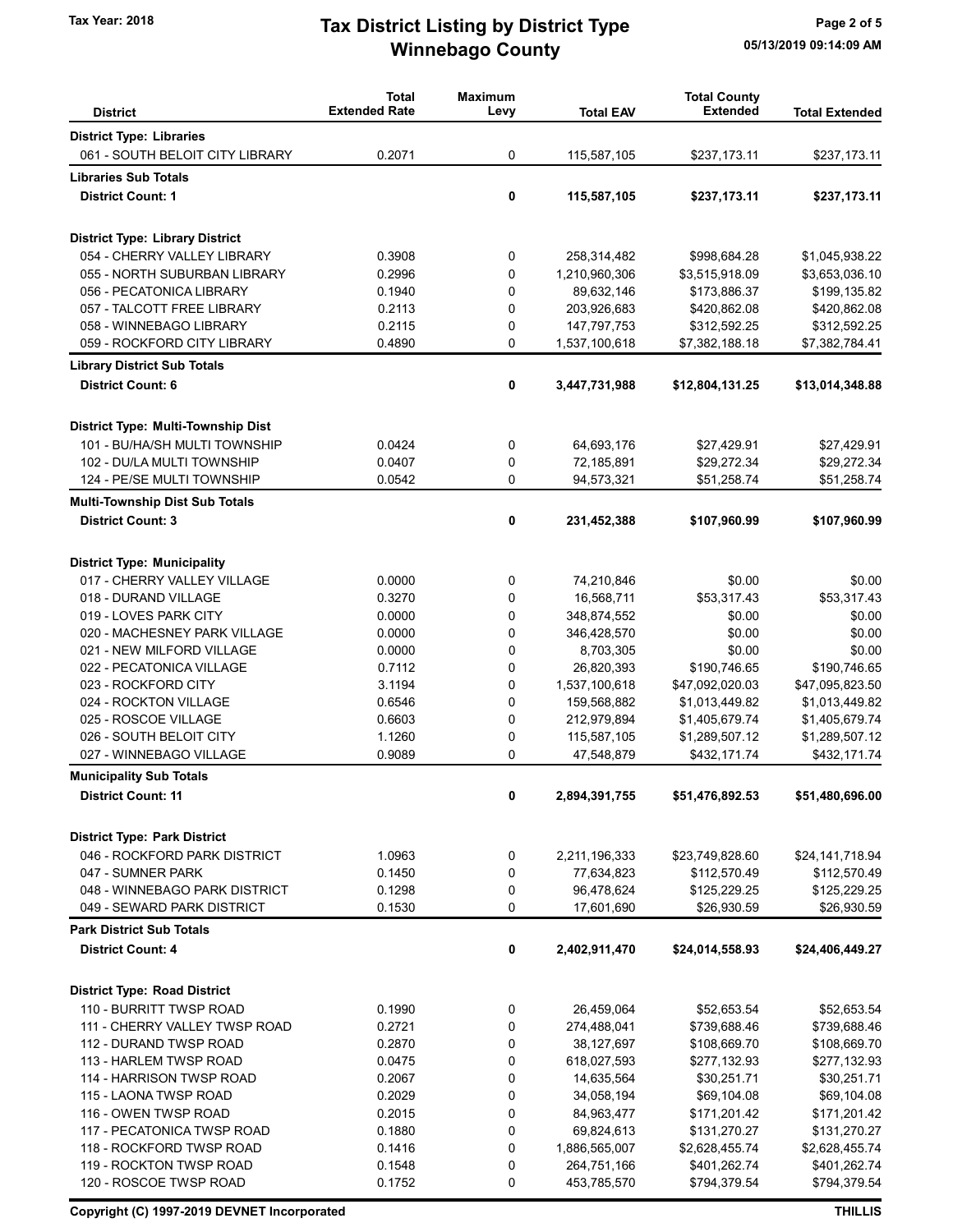## Winnebago County Tax Year: 2018 **Tax District Listing by District Type** Page 3 of 5

|                                                      | <b>Total</b><br><b>Extended Rate</b> | <b>Maximum</b> |                      | <b>Total County</b><br><b>Extended</b> |                             |
|------------------------------------------------------|--------------------------------------|----------------|----------------------|----------------------------------------|-----------------------------|
| <b>District</b>                                      |                                      | Levy           | <b>Total EAV</b>     |                                        | <b>Total Extended</b>       |
| <b>District Type: Road District</b>                  |                                      |                |                      |                                        |                             |
| 121 - SEWARD TWSP ROAD                               | 0.4370                               | 0              | 25,411,900           | \$111,050.00                           | \$111,050.00                |
| 122 - SHIRLAND TWSP ROAD                             | 0.1160                               | 0              | 23,598,548           | \$27,374.32                            | \$27,374.32                 |
| 123 - WINNEBAGO TWSP ROAD                            | 0.1957                               | 0              | 96,478,624           | \$188,808.67                           | \$188,808.67                |
| <b>Road District Sub Totals</b>                      |                                      |                |                      |                                        |                             |
| <b>District Count: 14</b>                            |                                      | 0              | 3,911,175,058        | \$5,731,303.12                         | \$5,731,303.12              |
| <b>District Type: Sanitary Districts</b>             |                                      |                |                      |                                        |                             |
| 050 - DURAND SANITARY                                | 0.0433                               | 0              | 15, 187, 454         | \$6,461.99                             | \$6,461.99                  |
| 051 - ROCK RIVER WATER REC                           | 0.1964                               | 0              | 2,665,762,859        | \$5,114,752.97                         | \$5,114,752.97              |
| 053 - SEWARD SANITARY                                | 0.0903                               | 0              | 4,321,776            | \$3,902.56                             | \$3,902.56                  |
| <b>Sanitary Districts Sub Totals</b>                 |                                      |                |                      |                                        |                             |
| <b>District Count: 3</b>                             |                                      | 0              | 2,685,272,089        | \$5,125,117.52                         | \$5,125,117.52              |
| <b>District Type: Special Districts</b>              |                                      |                |                      |                                        |                             |
| 062 - RKFD - WINN DRAINAGE                           | 0.0421                               | 0              | 10,003,173           | \$4,211.34                             | \$4,211.34                  |
| 109 - COUNTRY OAKS SSA                               | 0.0000                               | 0              | 331,322              | \$5,711.13                             | \$5,711.13                  |
| 136 - HARVEST HILLS SSA                              | 0.0000                               | 0              | 3,315,753            | \$27,683.64                            | \$27,683.64                 |
| 155 - PERRYVILLE ROAD SSA                            | 0.0000                               | 0              | 0                    | \$0.00                                 | \$0.00                      |
| 156 - OLDE RIVER RIDGE PLAT 6 SSA                    | 0.0000                               | 0              | 3,559                | \$653.34                               | \$653.34                    |
| 158 - I-39 BAXTER ROAD SSA                           | 0.0000                               | 0              | 0                    | \$0.00                                 | \$0.00                      |
| 160 - SOUTH BELOIT SSA 1                             | 0.0000                               | 0              | 11,953               | \$676.76                               | \$676.76                    |
| 161 - SOUTH BELOIT SSA 2                             | 0.0000                               | 0              | 0                    | \$0.00                                 | \$0.00                      |
| 162 - SOUTH BELOIT SSA 3                             | 0.0000                               | 0              | 0                    | \$0.00                                 | \$0.00                      |
| 163 - SOUTH BELOIT SSA 4                             | 0.0000                               | 0              | $\Omega$             | \$0.00                                 | \$0.00                      |
| 169 - SOUTH BELOIT SSA 5                             | 0.0000                               | 0              | 200,918              | \$117.78                               | \$117.78                    |
| 170 - SOUTH BELOIT SSA 6                             | 0.0000                               | 0              | 0                    | \$0.00                                 | \$0.00                      |
| 171 - SOUTH BELOIT SSA 7                             | 0.0000                               | 0              | 0                    | \$0.00                                 | \$0.00                      |
| 172 - SOUTH BELOIT SSA 8                             | 0.0000                               | 0              | 0                    | \$0.00                                 | \$0.00                      |
| 173 - SOUTH BELOIT SSA 9                             | 0.0000                               | 0              | $\Omega$             | \$0.00                                 | \$0.00                      |
| 174 - SOUTH BELOIT SSA 10                            | 0.0000                               | 0              | 435,013              | \$305.43                               | \$305.43                    |
| 175 - SPRING CREEK LAKES MAINT SSA 3                 | 0.0000                               | 0              | 0                    | \$0.00                                 | \$0.00                      |
| <b>Special Districts Sub Totals</b>                  |                                      |                |                      |                                        |                             |
| <b>District Count: 17</b>                            |                                      | 0              | 14,301,691           | \$39,359.42                            | \$39,359.42                 |
| <b>District Type: Street Light Dist</b>              |                                      |                |                      |                                        |                             |
| 064 - LINCOLN-ACRES STREET LIGHT                     | 0.0000                               | 0              | 557,260              | \$0.00                                 | \$0.00                      |
| 065 - WASHINGTON PARK STREET LIGHT                   | 0.8497                               | 0              | 1,452,486            | \$12,341.77                            | \$12,341.77                 |
| <b>Street Light Dist Sub Totals</b>                  |                                      |                |                      |                                        |                             |
| <b>District Count: 2</b>                             |                                      | 0              | 2,009,746            | \$12,341.77                            | \$12,341.77                 |
| <b>District Type: TIF Districts</b>                  |                                      |                |                      |                                        |                             |
| 052 - PRESTON & CENTRAL TIF                          | 0.0000                               | 0              | 2,284,215            | \$82,046.68                            | \$82,046.68                 |
| 063 - WESTSIDE TIF #2                                | 0.0000                               | 0              | 91,595               | \$457.50                               | \$457.50                    |
| 066 - EAST STATE & ALPINE TIF                        | 0.0000                               | 0              | 12,062,067           | \$123,626.74                           | \$123,626.74                |
| 067 - WEST STATE & CENTRAL TIF                       | 0.0000                               | 0              | 9,579,863            | \$84,945.14                            | \$84,945.14                 |
| 068 - WEST STATE & KILBURN TIF                       | 0.0000                               | 0              | 964,181              | \$32,153.50                            | \$32,153.50                 |
| 088 - NORTH MAIN & AUBURN TIF                        | 0.0000                               | 0              | 1,338,496            | \$27,276.58                            | \$27,276.58                 |
| 089 - JACKSON SCHOOL TIF                             | 0.0000                               | 0              | 6,443,784            | \$35,178.18                            | \$35,178.18                 |
| 093 - NORTH MAIN TIF                                 | 0.0000                               | 0              | 1,158,779            | \$45,574.44                            | \$45,574.44                 |
| 094 - GLOBAL TRADE TIF #1                            | 0.0000                               | 0              | 29,618,582           | \$982,154.88                           | \$982,154.88                |
| 098 - MACHESNEY PARK TIF<br>104 - SOUTH ROCKFORD TIF | 0.0000<br>0.0000                     | 0              | 9,460,879            | \$997,858.10<br>\$142,498.02           | \$997,858.10                |
| 105 - LINCOLNWOOD TIF                                | 0.0000                               | 0<br>0         | 2,801,326<br>391,645 | \$55,336.90                            | \$142,498.02<br>\$55,336.90 |
| 106 - DURAND VILLAGE TIF                             | 0.0000                               | 0              | 1,548,707            | \$28,581.08                            | \$28,581.08                 |
| 107 - SPRINGFIELD CORNERS TIF                        | 0.0000                               | 0              | 1,623,806            | \$221,966.26                           | \$221,966.26                |
| 125 - WAGON WHEEL TIF                                | 0.0000                               | 0              | 1,709,029            | \$117,985.30                           | \$117,985.30                |
| 126 - RIVER OAKS TIF                                 | 0.0000                               | 0              | 255,547              | \$26,539.48                            | \$26,539.48                 |
|                                                      |                                      |                |                      |                                        |                             |

Copyright (C) 1997-2019 DEVNET Incorporated THILLIS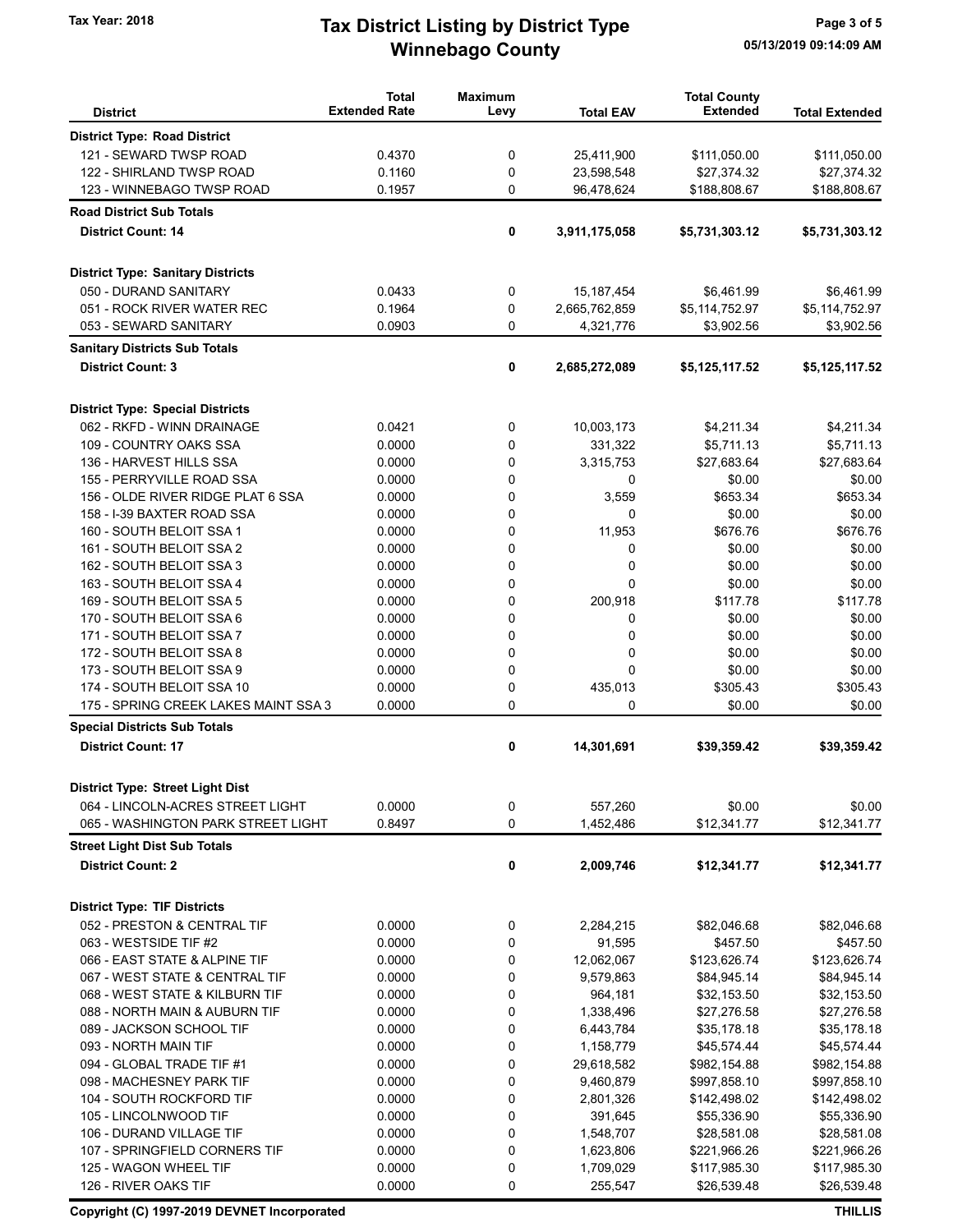## Winnebago County Tax Year: 2018 **Tax District Listing by District Type** Page 4 of 5

|                                                                      | <b>Total</b>         | <b>Maximum</b> |                        | <b>Total County</b>         |                             |
|----------------------------------------------------------------------|----------------------|----------------|------------------------|-----------------------------|-----------------------------|
| <b>District</b>                                                      | <b>Extended Rate</b> | Levy           | <b>Total EAV</b>       | <b>Extended</b>             | <b>Total Extended</b>       |
| <b>District Type: TIF Districts</b>                                  |                      |                |                        |                             |                             |
| 127 - GARRISON SCHOOL TIF                                            | 0.0000               | 0              | 1,928,832              | \$127,766.84                | \$127,766.84                |
| 128 - KISHWAUKEE & HARRISON TIF                                      | 0.0000               | $\mathbf 0$    | 1,784,057              | \$42,082.00                 | \$42,082.00                 |
| 129 - LINCOLNWOOD TIF #2                                             | 0.0000               | 0              | 298,809                | \$41,134.96                 | \$41,134.96                 |
| 130 - HOPE VI TIF                                                    | 0.0000               | $\mathbf 0$    | 1,625,983              | \$136,132.74                | \$136,132.74                |
| 132 - NORTH 2ND TIF LOVES PARK                                       | 0.0000               | $\mathbf 0$    | 11,620,969             | \$123,967.96                | \$123,967.96                |
| 133 - GLOBAL TRADE TIF #2                                            | 0.0000               | 0              | 8,680,070              | \$248,242.04                | \$248,242.04                |
| 134 - ASSISTED LIVING/ RIVER HOUSING TII                             | 0.0000               | 0              | 87,782                 | \$0.00                      | \$0.00                      |
| 135 - NORTH 2ND TIF MACHESNEY PARK                                   | 0.0000               | $\mathbf 0$    | 10,798,026             | \$388,232.22                | \$388,232.22                |
| 137 - MAIN & WHITMAN TIF                                             | 0.0000               | 0              | 1,737,131              | \$125,326.42                | \$125,326.42                |
| 138 - MIDTOWN TIF                                                    | 0.0000               | 0              | 5,839,788              | \$48,534.20                 | \$48,534.20                 |
| 139 - KISHWAUKEE & HARRISON TIF #2                                   | 0.0000               | 0              | 411,267                | \$0.00                      | \$0.00                      |
| 140 - FORMER BELOIT CORP TIF                                         | 0.0000               | $\mathbf 0$    | 4,774,670              | \$308,366.72                | \$308,366.72                |
| 141 - GLOBAL TRADE TIF #3                                            | 0.0000               | 0              | 14,265,956             | \$50,862.38                 | \$50,862.38                 |
| 142 - RIVER DISTRICT NORTH TIF                                       | 0.0000               | 0              | 10,880,169             | \$307,794.62                | \$307,794.62                |
| 143 - BROADWAY TIF                                                   | 0.0000               | 0              | 11,898,611             | \$66,857.74                 | \$66,857.74                 |
| 144 - EAST RIVER TIF                                                 | 0.0000               | 0              | 10,884,413             | \$407,187.78                | \$407,187.78                |
| 145 - SUMNER ROAD / GROVE ST TIF                                     | 0.0000               | 0              | 59,622                 | \$0.00                      | \$0.00                      |
| 146 - LOVES PARK CORP CENTER TIF                                     | 0.0000               | 0              | 6,183,100              | \$229,275.96                | \$229,275.96                |
| 147 - WESTSTONE TIF                                                  | 0.0000               | 0              | 4,349,537              | \$441,140.76                | \$441,140.76                |
| 148 - NORTH WILLOW CREEK TIF                                         | 0.0000               | 0              | 1,523,787              | \$17,565.78                 | \$17,565.78                 |
| 149 - SOUTH WILLOW CREEK TIF                                         | 0.0000               | $\mathbf 0$    | 9,430,717              | \$352,280.74                | \$352,280.74                |
| 150 - GLOBAL TRADEPARK SOUTH TIF                                     | 0.0000               | $\mathbf 0$    | 363,466                | \$22,763.44                 | \$22,763.44                 |
| 151 - I-39 / BAXTER ROAD TIF                                         | 0.0000               | 0              | 4,187,726              | \$301,186.88                | \$301,186.88                |
| 152 - ZENITH CUTTER TIF                                              | 0.0000               | 0              | 11,123,566             | \$1,175,512.06              | \$1,175,512.06              |
| 153 - SPRING CREEK LAKES TIF                                         | 0.0000               | 0              | 3,117,119              | \$321,235.98                | \$321,235.98                |
| 154 - FORMER WARNER ELECTRIC TIF                                     | 0.0000               | 0              | 485,062                | \$10,109.30                 | \$10,109.30                 |
| 157 - JEFFERSON / NORTH 3RD ST TIF                                   | 0.0000               | 0              | 489,582                | \$40,364.84                 | \$40,364.84                 |
| 159 - MULFORD & EAST STATE STREET TIF                                | 0.0000               | 0              | 41,006,662             | \$338,740.20                | \$338,740.20                |
| 164 - AUBURN STREET TIF<br>165 - FOREST HILLS ROAD TIF               | 0.0000<br>0.0000     | 0              | 6,846,214              | \$49,749.78                 | \$49,749.78                 |
|                                                                      | 0.0000               | 0              | 5,297,261              | \$130,962.48                | \$130,962.48                |
| 166 - GARDNER / BLACKHAWK TIF<br>167 - VILLAGE OF ROCKTON DOWNTOWN T | 0.0000               | 0<br>0         | 8,223,538<br>4,514,165 | \$105,209.74<br>\$49,828.98 | \$105,209.74<br>\$49,828.98 |
| 168 - AMEROCK HOTEL TIF                                              | 0.0000               | 0              | 115,729                | \$754.46                    | \$754.46                    |
|                                                                      |                      |                |                        |                             |                             |
| <b>TIF Districts Sub Totals</b><br><b>District Count: 49</b>         |                      |                |                        |                             |                             |
|                                                                      |                      | 0              | 286, 165, 887          | \$9,013,348.78              | \$9,013,348.78              |
| <b>District Type: Township</b>                                       |                      |                |                        |                             |                             |
| 003 - BURRITT TOWNSHIP                                               | 0.1743               | 0              | 26,459,064             | \$46,118.15                 | \$46,118.15                 |
| 004 - CHERRY VALLEY TOWNSHIP                                         | 0.1392               | 0              | 274,488,041            | \$378,407.33                | \$378,407.33                |
| 005 - DURAND TOWNSHIP                                                | 0.1796               | 0              | 38,127,697             | \$68,003.77                 | \$68,003.77                 |
| 006 - HARLEM TOWNSHIP                                                | 0.1110               | 0              | 618,027,593            | \$647,615.90                | \$647,615.90                |
| 007 - HARRISON TOWNSHIP                                              | 0.1242               | 0              | 14,635,564             | \$18,177.37                 | \$18,177.37                 |
| 008 - LAONA TOWNSHIP                                                 | 0.1218               | 0              | 34,058,194             | \$41,482.88                 | \$41,482.88                 |
| 009 - OWEN TOWNSHIP                                                  | 0.1433               | 0              | 84,963,477             | \$121,752.67                | \$121,752.67                |
| 010 - PECATONICA TOWNSHIP                                            | 0.1835               | 0              | 69,824,613             | \$128,128.16                | \$128,128.16                |
| 011 - ROCKFORD TOWNSHIP                                              | 0.1385               | 0              | 1,886,565,007          | \$2,570,911.86              | \$2,570,911.86              |
| 012 - ROCKTON TOWNSHIP                                               | 0.1954               | 0              | 264,751,166            | \$506,503.49                | \$506,503.49                |
| 013 - ROSCOE TOWNSHIP                                                | 0.1465               | 0              | 453,785,570            | \$664,250.00                | \$664,250.00                |
| 014 - SEWARD TOWNSHIP                                                | 0.4320               | 0              | 25,411,900             | \$109,779.41                | \$109,779.41                |
| 015 - SHIRLAND TOWNSHIP                                              | 0.1801               | 0              | 23,598,548             | \$42,500.98                 | \$42,500.98                 |
| 016 - WINNEBAGO TOWNSHIP                                             | 0.1671               | 0              | 96,478,624             | \$161,215.78                | \$161,215.78                |
| <b>Township Sub Totals</b><br><b>District Count: 14</b>              |                      |                |                        |                             |                             |
|                                                                      |                      | 0              | 3,911,175,058          | \$5,504,847.75              | \$5,504,847.75              |
| <b>District Type: Unit Schools</b>                                   |                      |                |                        |                             |                             |
| 070 - HARLEM SCHOOL DIST 122                                         | 8.1087               | 0              | 639,711,733            | \$49,601,205.27             | \$49,601,205.27             |
| 075 - NORTH BOONE SD #200                                            | 7.5073               | 0              | 1,062,045              | \$79,730.89                 | \$11,622,504.50             |
| 076 - ROCKFORD SCHOOL DIST 205                                       | 7.3508               | 0              | 2,142,850,448          | \$154,623,668.49            | \$154,840,241.58            |